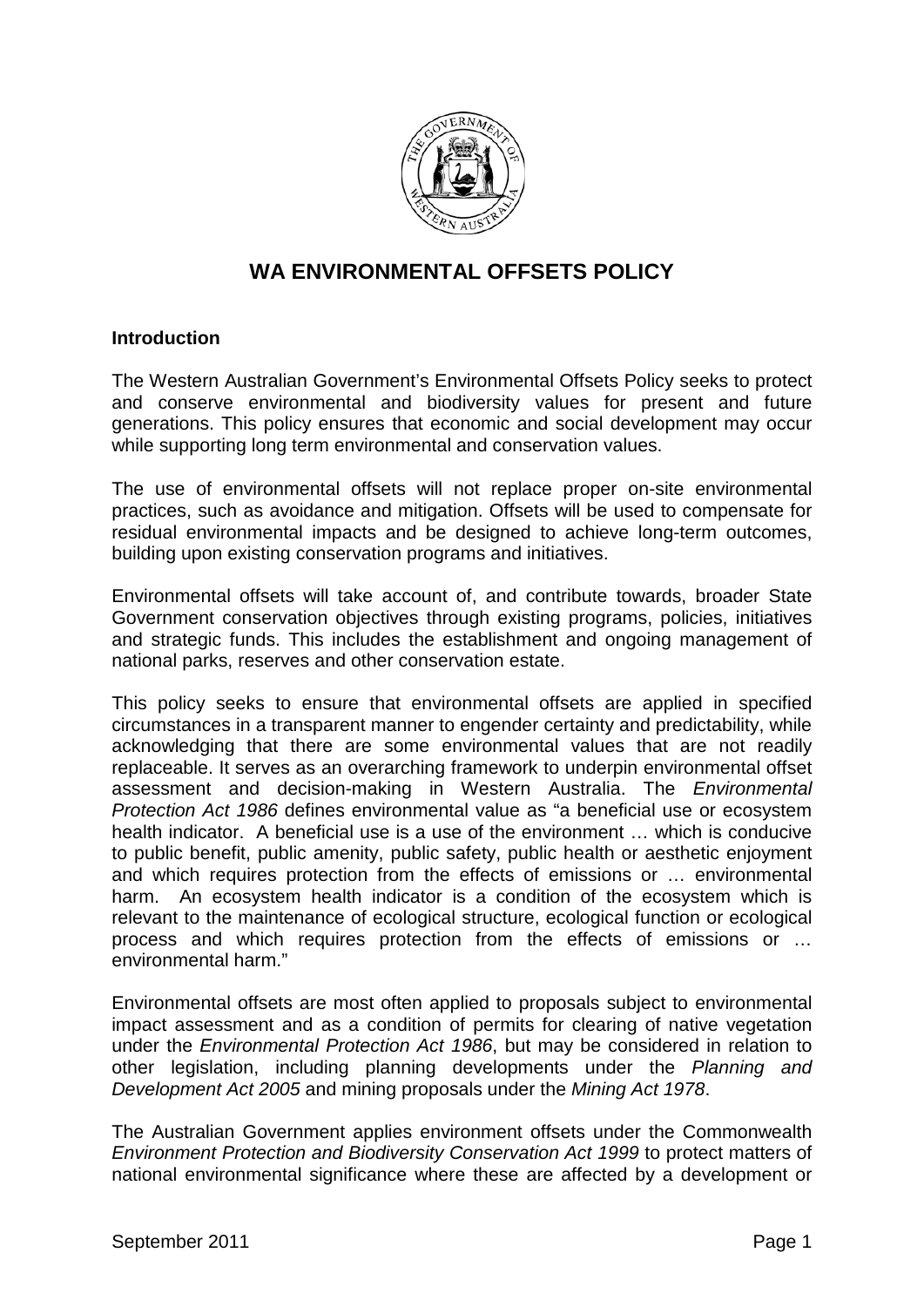activity. The Western Australian Government will endeavour to work cooperatively with the Australian Government to avoid duplication of offsets, however, this may not be possible where a proposal or action is not jointly assessed under a bilateral agreement or a strategic assessment. It is intended that as far as possible there will be minimal duplication between State and Commonwealth requirements for environmental offsets.

# **What is an environmental offset?**

An environmental offset is an offsite action or actions to address significant residual environmental impacts of a development or activity. There are two categories of environmental offsets:

- 1. *Direct offsets,* which are actions designed to provide for on-ground improvement, rehabilitation and conservation of habitat. Direct offsets vary, depending on the specific circumstances of environmental impacts, and include acquisition, restoration, revegetation and rehabilitation of natural areas outside the project area.
- 2. *Indirect offsets,* which are actions aimed at improving scientific or community understanding and awareness of environmental values that are affected by a development or activity. These actions are designed to result in positive conservation outcomes and may include research to improve the management and protection of existing conservation estate or contributions to State Government initiatives, policies or strategic funds.

### **Principles for the use of environmental offsets**

Offsets are a component in the Western Australian Government's broader approach to the environment. Environmental offsets will be used as a last resort, after due consideration of avoidance and mitigation measures.

In this context, the Western Australia Government's assessment and decisionmaking processes in relation to the use of environmental offsets are underpinned by these principles.

### **1 Environmental offsets will only be considered after avoidance and mitigation options have been pursued.**

Environmental offsets address environmental impacts that remain after on-site avoidance and mitigation measures have been undertaken. Environmental offsets will not be considered in the absence of proposed strategies to avoid and mitigate environmental impacts.

A degree of flexibility will be applied towards the use of environmental offsets. In determining the type of environmental offsets, emphasis will be placed on realising real and sustainable environmental outcomes through a combination of avoidance, mitigation as well as direct and indirect environmental offsets.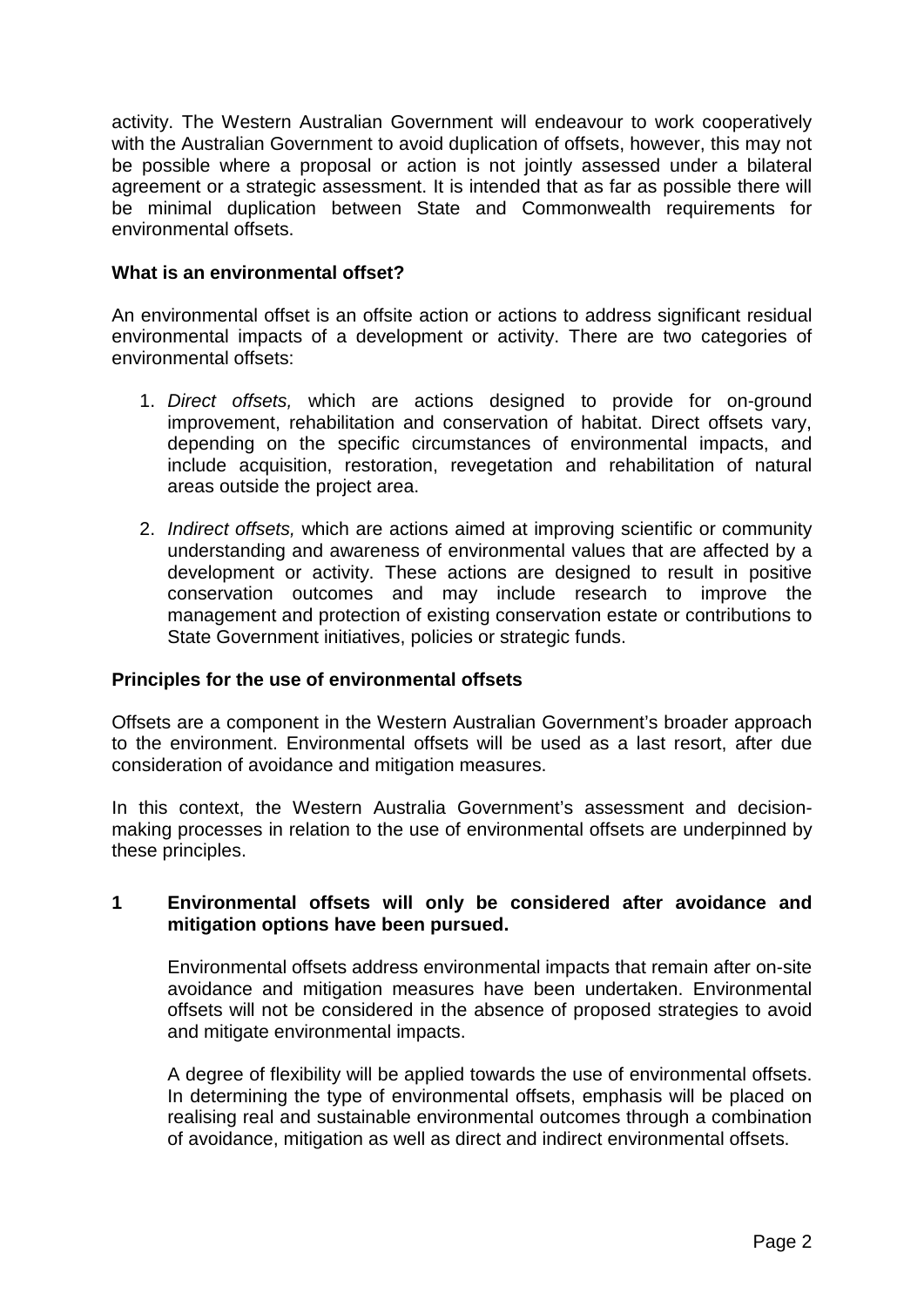Where possible, offsets will be considered early in the assessment and decision-making process to allow for greater transparency and certainty.

The responsibility for imposing offset requirements remains with the relevant statutory decision-maker. For example, the Minister for Environment is responsible for proposals assessed by the Environmental Protection Authority, and the CEO of the Department of Environment and Conservation for clearing permits.

### **2 Environmental offsets are not appropriate for all projects.**

Environmental offsets are not appropriate in all circumstances. The applicability of offsets will be determined on a project-by-project basis. While environment offsets may be appropriate for significant residual environmental impacts, they will not be applied to minor environmental impacts.

### **3 Environmental offsets will be cost-effective, as well as relevant and proportionate to the significance of the environmental value being impacted.**

Environmental offsets relate to the environmental value that is being impacted. In some instances it may be necessary to offset a value with a similar, but not identical, value.

Environmental offsets should be proportionate to the significance of the environmental value being impacted with a preference for cost-effective solutions.

# **4 Environmental offsets will be based on sound environmental information and knowledge.**

Proposals for the use of environmental offsets should be underpinned by sound information and knowledge. The information should be credible and capable of scrutiny to support transparent and accountable decision-making.

#### **5 Environmental offsets will be applied within a framework of adaptive management.**

An adaptive management framework should be applied in relation to environmental offsets to take account of the potential risks. The risks associated with environmental offsets include the uncertainty in predicting environmental impacts on biodiversity and managing any time-lag between establishing offsets and generating the anticipated benefits.

Adaptive management should ensure there are mechanisms in place to take account of these risks and other potential unintended consequences which may arise.

### **6 Environmental offsets will be focussed on longer term strategic outcomes.**